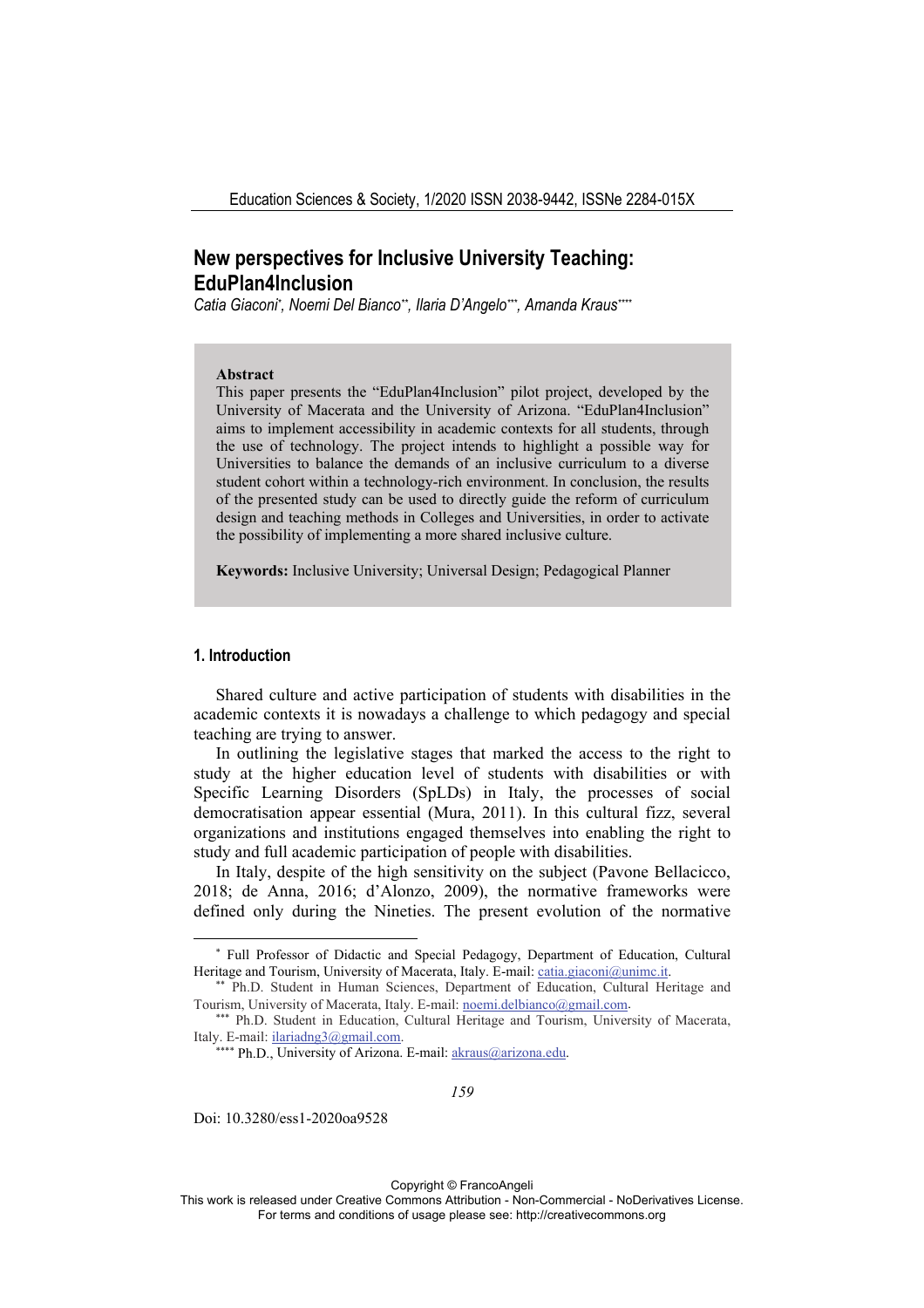framework is historically attributable to the principle of educational continuity (de Anna, 2016) as established by the Constitutional Court (sentence 215, 1987)<sup>1</sup>. Today, normative and administrative tools ensure the planning of inclusive contexts even in the higher levels of education.

In our studies, we have focused in a reconstruction of the normative framework and of the structural changes that occur at organizational, teaching and cultural levels in order to create competent and inclusive University contexts (Giaconi *et al*., 2020; Del Bianco, D'Angelo, 2019; Giaconi *et al*., 2018a; Giaconi *et al*., 2018b). These reflections lead us to focus, in this paper, to shed light on possible inclusive scenarios to be implemented in the Universities thanks to the news perspectives of Universal Design (Bracken, 2019; Bedrossian, 2018; Moriarty, 2007; Rose, Meyer, 2002; Meyer, O'Neil, 2000).

The theoretical and practical framework of Universal Design (UD), that has its application in the United States higher education contexts since the 1990s, show the possibility of concrete positive effects to full accessibility and participation for the entire student body (de Anna, Covelli, 2018; Silver, Bourke, Strehorn, 1998). This framework, during the time, «has provided a model that incorporates inclusion as the center of instructional practice» (Moriarty, 2007, p. 253), by identifying and eliminating barriers, as well as maintaining the academic rigor (Burgstahler, 2015). Universal Design do not exclude the use of devices or assistance tools by people with disabilities, but moreover emphasizes the access, the participation, and the accommodation of all students, through different occasions and ways. In this direction, the  $ICTs<sup>2</sup>$ 

Copyright © FrancoAngeli

This work is released under Creative Commons Attribution - Non-Commercial - NoDerivatives License. For terms and conditions of usage please see: http://creativecommons.org

<sup>&</sup>lt;sup>1</sup> The latter established that the right to higher education should not be "facilitated" but "granted" thus ensuring the access to higher education. Law 104 of 1992 contains the early elements for the integration of people with disabilities in the Universities. To integrate and effectively implement Law 104 of 1992, Law 17 of 1999 is enacted, in it the Italian law-maker oriented the Universities towards the adoption of a systematic approach in terms of inclusion and support for the students with disabilities (Rainone, Freda, Valerio, 2010). The modifications produced by Law 17 of 1999 can be summarised as the points below (de Anna, 2016): the guarantee of specific technical and didactic aids, also through agreements; the establishment of special tutoring services at the universities to support the student; extension of individualised treatment in agreement with the teacher of the subject and with the help of the tutoring service; the use of specific technical means in relation to the type of needs for carrying out the exams; the possibility of carrying out equivalent tests on the suggestion of the specialized tutoring service; the establishment by the Universities of a teacher delegated by the Rector with coordination, monitoring and supporting functions for all initiatives concerning integration within the University.<br><sup>2</sup> Focusing on the international scene, as declared by the Convention on the Rights of

Persons with Disabilities (CRPD, 2006) there is the need to "provide accessible information to persons with disabilities about mobility aids, devices and assistive technologies, including new technologies, as well as other forms of assistance, support services and facilities" (Art. 4, letter h); in order to "design, development, production and distribution information and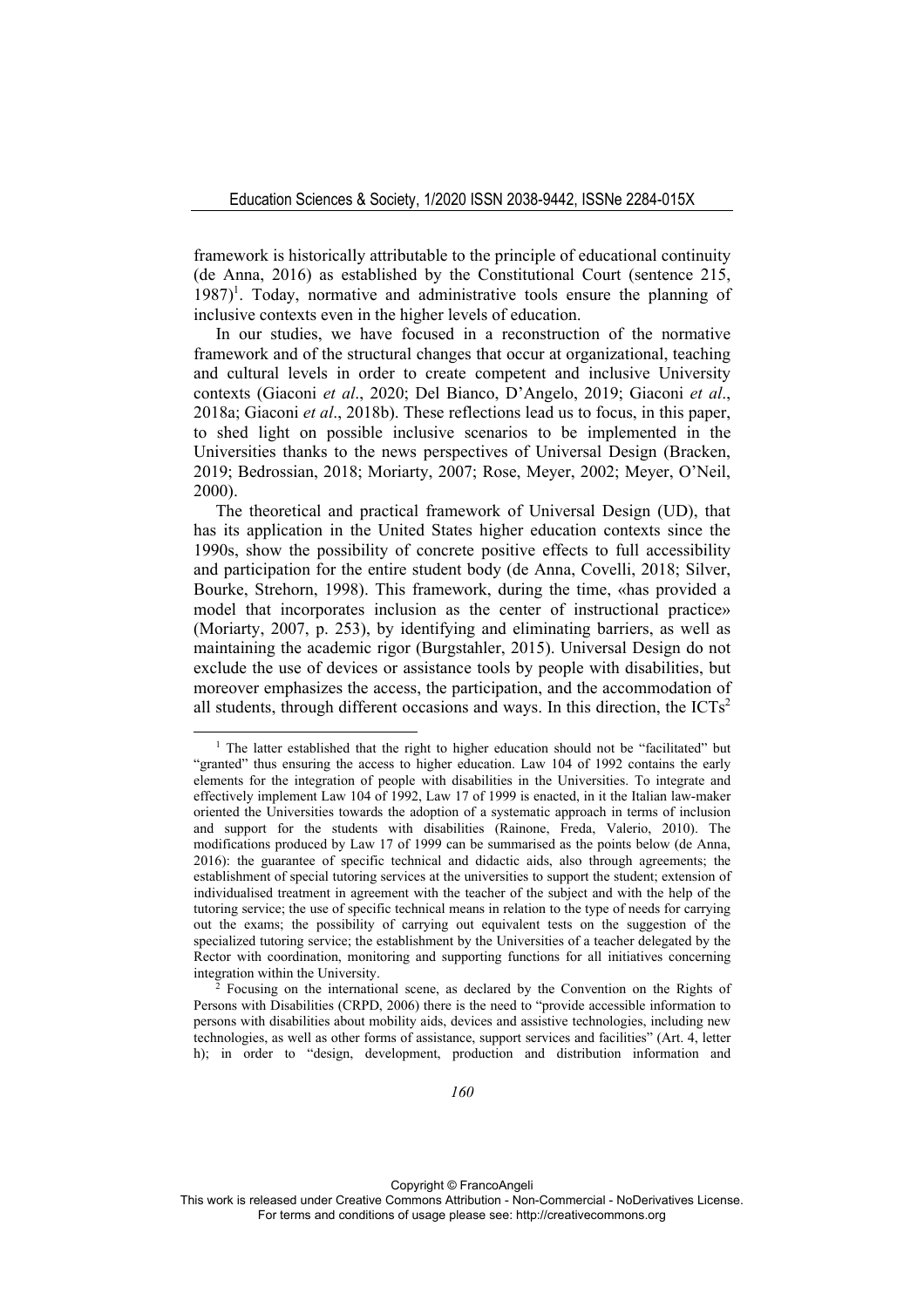can integrate the accessibility offered by Assistive Technologies (AT) (Besio, 2005), contributing to the expansion of knowledge, skills and autonomy of all students (Giaconi *et al*., 2018b).

Since making University life closer to the students and facilitate their access to the necessary services and information can be a central point for an effective integration (de Anna, Covelli, 2018; Santi, Di Masi, 2017; Kopcha, Rieber, Walker, 2016), we present a pilot project, developed and carried out at the University of Macerata and at the University of Arizona, that is called "EduPlan4Inclusion", aimed to implement accessibility in academic contents for all students, through the use of technology. The project wants to highlight a possible way for Universities to balance the demands of an inclusive curriculum to a diverse student cohort within a technology-rich environment. In conclusion, the research proposes in this paper can be used to directly guide the reform of curriculum design and teaching methods in Colleges and Universities, with the aim to activate the possibility of implementing a more shared inclusive culture.

Answering only the individual needs of a student means to create specific services producing an "exclusive specialism" (Canevaro, 2014), which would not allow to build an inclusive vision in the Universities; for these reasons, the research teams of University of Macerata and the University of Arizona, with the goal of safeguarding the needs of everybody, proposed working hypotheses to safeguard the fundamental rights of participation and active citizenship in the University contexts.

### **2. Pedagogical proposal for Inclusive University: an international pilot project**

The project we are going to present in this section, named "EduPlan4Inclusion", is an example of a project designed by the research teams of the University of Macerata and the University of Arizona. The actions undertaken are oriented to promote the professional updating of the Professors, with a particular reference to the aspects concerning the accessibility of learning, in order to review teaching in a profound sense. The aim is to know how to start from the current limits and project the teaching towards a broad and innovative perspective.

Copyright © FrancoAngeli

communications technologies and systems" (Art. 9, letter h). In European context, the effective integration of ICT in learning/teaching practices and training in general allows us to understand technologies as useful tools to promote student creativity and the renewal of teaching methods (EACEA, 2011). The European Commission (2008), declares the importance of using "new multimedia technologies and the Internet to improve the quality of learning by promoting access to resources and services" (European Commission, 2008, p. 6).

This work is released under Creative Commons Attribution - Non-Commercial - NoDerivatives License. For terms and conditions of usage please see: http://creativecommons.org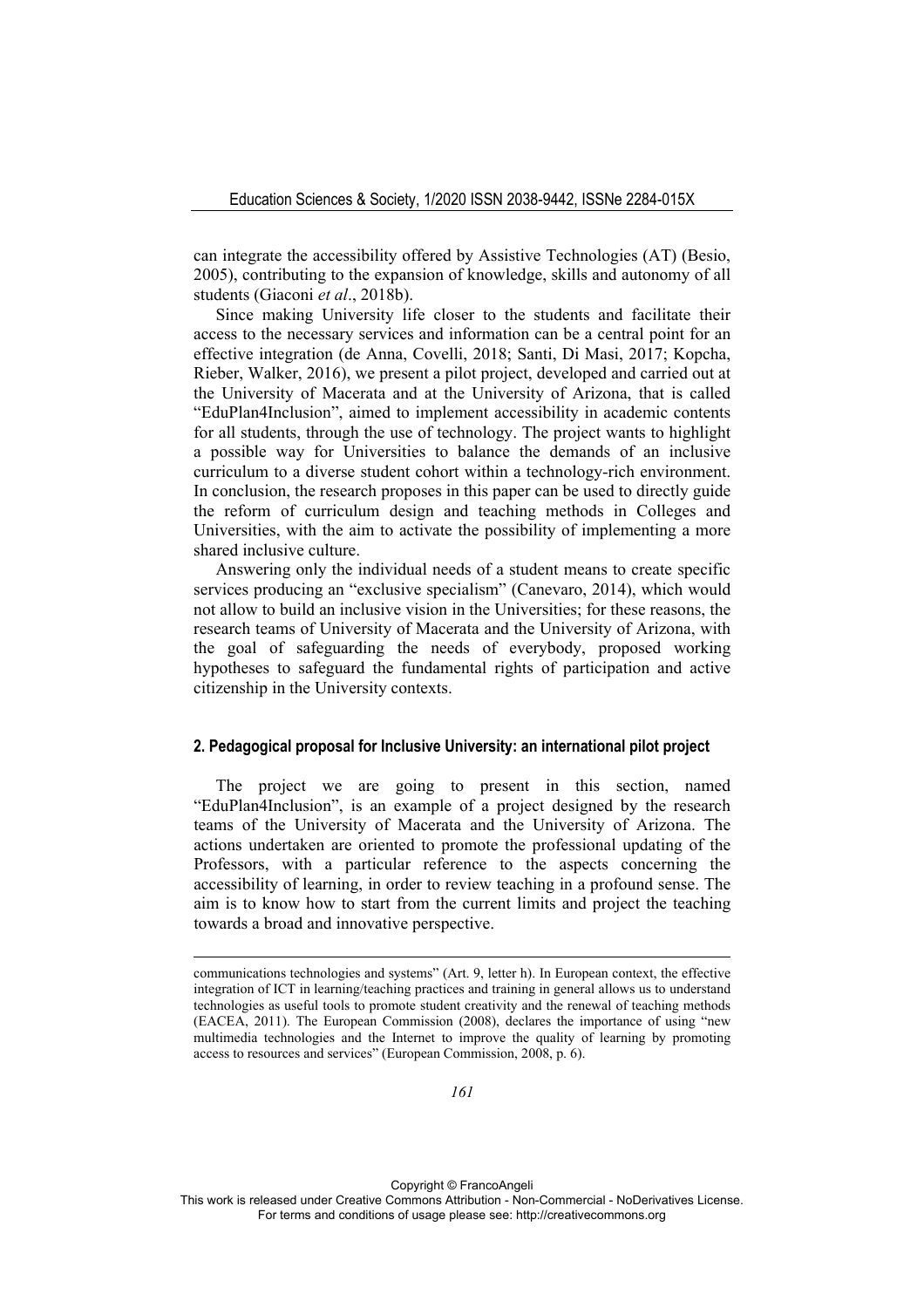Within the "EduPlan4Inclusion" project the reflection on University teaching is based on the concept of alignment (Del Bianco, D'Angelo, 2019; Giaconi, 2015; Biggs, 2003) between learning outcomes, learning activities and assessment, as an essential requirement for educational programmes. Specifically, the proposed research can be considered part of the paradigms of planning and inclusive teaching (Giaconi *et al*., 2018).

The creation of "EduPlan4Inclusion" is subordinated to the attainment of specific realization objectives, each of them related to a precise pedagogical emergency.

The first problem is related to classifying the needs of students with disabilities and with SpLDs who attend University courses, and of University Professors, when they have to design disciplinary contents and produce material for lectures to be delivered in classes that include students with disabilities and SpLDs. In fact, the project "EduPlan4Inclusion" falls within the scope of producing devices for the so-called Pedagogical Planners (Giaconi *et al*., 2018a, 2018b; Giaconi, Del Bianco, 2018; Grainne, 2012; Goodyear 2005; Laurillard, 2002) in the broadest sense of the term; alternatively, it is capable to provide Professors with a structured guideline along with an integrated system of technologies to create contents and inclusive learning itineraries designed to allow students with disabilities or Specific Learning Disorders to customize the accessibility and usability of the materials, thanks to the integration of specific Virtual Learning Environments (Del Bianco, D'Angelo, 2019; Giaconi *et al*., 2018a; Giaconi, Del Bianco, 2018). Turning the attention into the specific typology of users it is essential not to considerate only special educational needs, but also the psychological and emotional needs that contribute to the more or less active participation in the University courses. Considering the delicate relationships of functional profiles, contextual demands and the necessity to align the needs of the areas of the Quality of Life (Capellini *et al*., 2018; Giaconi, 2015), University Professors, thanks to "EduPlan4Inclusion", can design customized support for the didactic planning.

The second specific realization objective is identifiable in the study and development of an innovative integrated system of technologies to support inclusive design and virtual prototyping of solutions based on specific characteristics. This User-Centred Design (UCD) makes possible to create a system of technologies built in the platform "transparent" to the user (teacher and/or student), at the same time, immediately available to use. The interface assumes a remarkable importance, and, unlike what normally happens, it does not have to be decided *a-priori*, but should be adapted afterwards through the adoption of special hardware and/or software, since it is planned to respond functionally to the needs of the final user. Defining the user needs and the

Copyright © FrancoAngeli This work is released under Creative Commons Attribution - Non-Commercial - NoDerivatives License. For terms and conditions of usage please see: http://creativecommons.org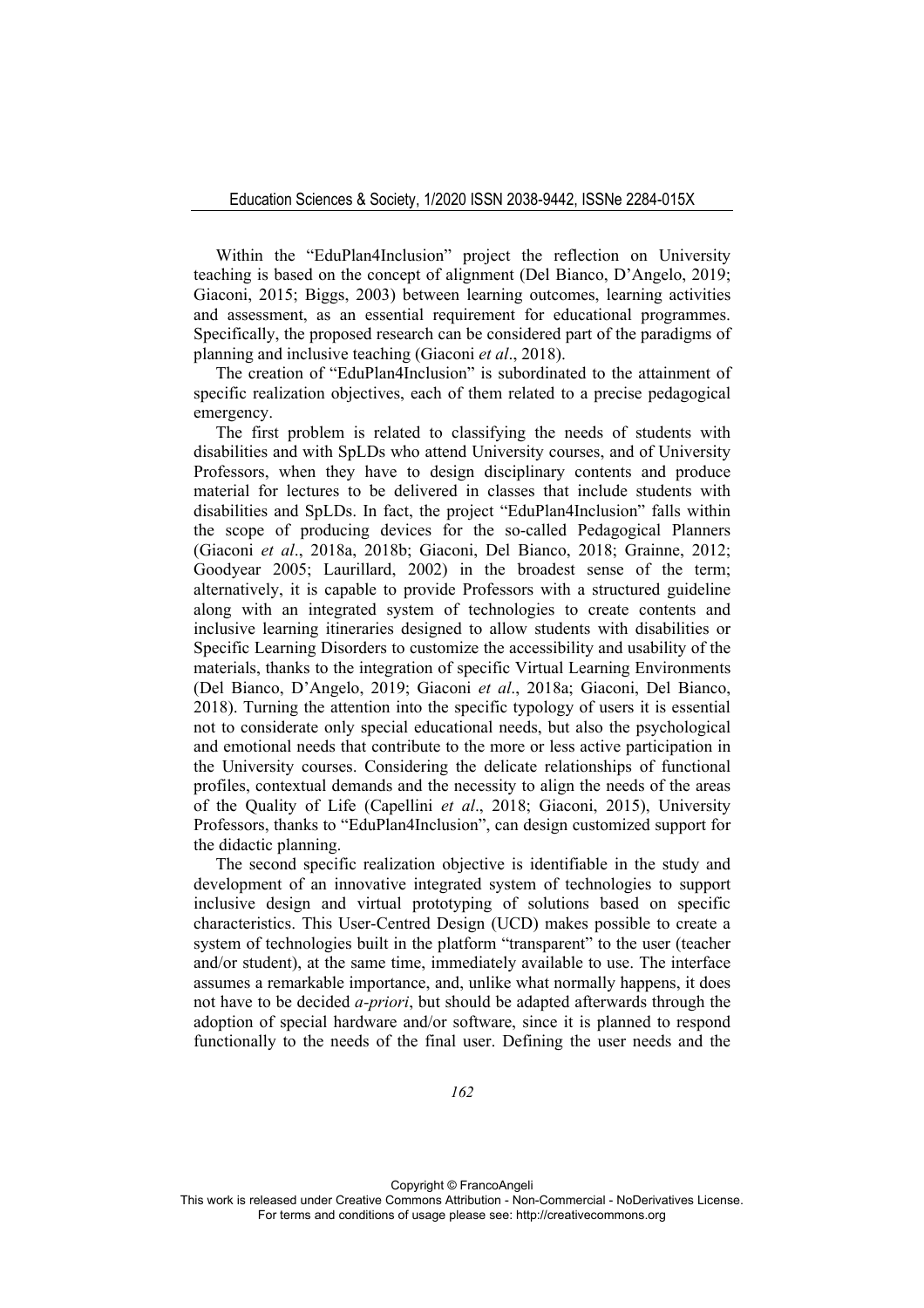prototyping modes, it is also possible to describe the purely technological details of the platform, or the specificities of architecture, advanced, intelligent and inclusive hardware and software technologies. They allow, on one hand, to support Professors in planning inclusive teaching itineraries and personalized material, on the other, to monitor the accessibility and usability of the material by the students with disabilities and with SpLDs.

The idea of considering the user at the centre of the platform is pursued not only during the designing phase, but also during the prototyping and testing phases, in order to improve performances and evaluate the real benefits of the "EduPlan4Inclusion" system. The prototypal evaluation of the platform, including the network of technological devices considered useful, is aimed at defining the degree of reliability, accessibility and usability of the developed solutions. On the basis of experimental results, the platform is then systemized for the initial and in-service training of the University teachers.

Following these pedagogical reflections, we have elaborated the project "EduPlan4Inclusion", as an innovative attempt within teaching planning at Universities, able to integrate multiple functions and technologies, to succeed where other proposals failed: the accessibility also for students with disability or Specific Learning Disorders. Furthermore, to achieve this aim we decided to involve University students with disabilities and with SpLDs in the project, in line with the emancipating research, to improve performance and evaluate the real benefits of the system.

In the theoretical framework of reference, the advancement of the knowledge of "EduPlan4Inclusion" consists in creating a supportive environment for designing for University Professors with an integrated system of technologies and allowing, thanks to a double login, the active participation of students with disabilities and SpLDs in the route customization. This is possible through the development of an innovative platform with high technological contents, capable to integrate several devices (audio, video, highly readable fonts, and more) and create the material and the multi-media lectures, with different levels of accessibility and usability for students with disabilities (for example, sensory disability) or with Specific Learning Disorders (for example, Dyslexia). In relation to the state of the art, "EduPlan4Inclusion" allows, on one hand, Professors to have under the "same roof" an integrated system of technologies, able to design multimedia material and multiple and customizable trails; on the other hand, it is available to students, and in particular to students with disabilities and SpLDs.

Technically, "EduPlan4Inclusion" is an Educational Planner, a web-based tool to support designing educational interventions, based on a client-server architecture and accessible with a browser allowing compatibility with a high number of devices. The introductory layer it is differentiated according to the

Copyright © FrancoAngeli This work is released under Creative Commons Attribution - Non-Commercial - NoDerivatives License. For terms and conditions of usage please see: http://creativecommons.org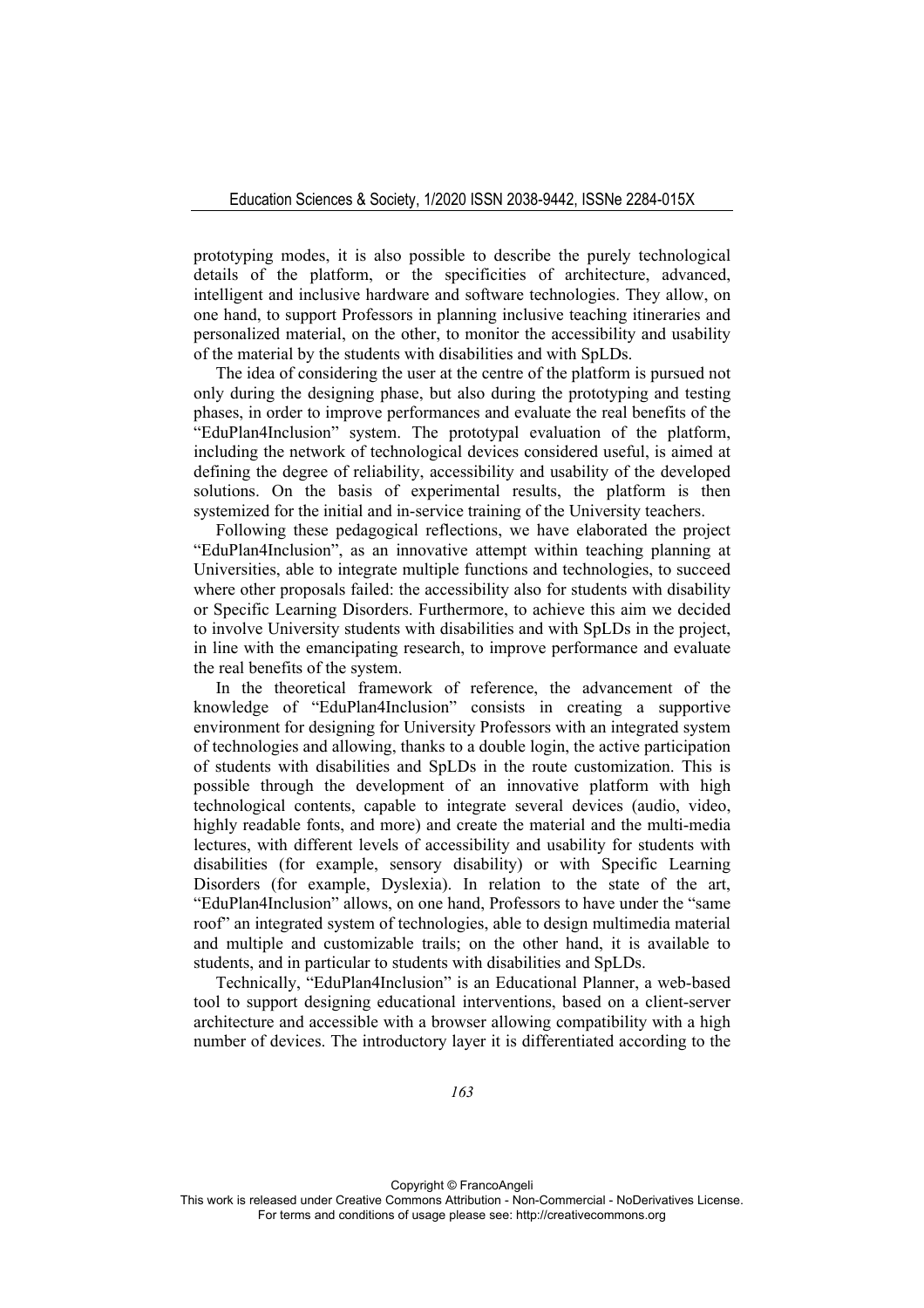macro typology of the user at the time of the login (for example, student or teacher login), while the applicative core type will be modular. In this way, the information could be followed by different routes according to the specific needs of the user through an accurate hierarchical structuring and component modules dedicated to interaction, thus creating a web-based tool focused on the user, easily available, usable on a vast scale.

Mainly, the expected innovations concern the general theme of inclusive design and teaching in University contexts: the project wants to provide an operating environment open to devices of different origins and functions, to create customizable and accessible educational trails. "EduPlan4Inclusion" thanks to the integration of multiple technological tools, is designed to be a useful and accessible resource for everyone.

#### **3. Conclusion**

The presence of students with disabilities and with SpLDs, within Colleges and Universities, resulted in an increased strategic planning specifically addressed to student's needs (Demetriou *et al*., 2019; Rivera *et al*., 2019; Giaconi *et al*., 2018a; Madaus, 2005; Him-Unis, Friedman, 2002). However, we want to underline that in the realization of services and supports some difficulties remain; for this reason, pedagogical work is still necessary in this direction. The goal of inclusion does not stop in ensuring access to the academic system to everyone, such commitment is not enough unless it comes with interventions aimed to support and enhance the participation of students with disabilities and SpLDs as well. In a multidimensional perspective, the inclusive proposal belongs to the wider attempt to guarantee a real right to active contribution to the academic dynamics, whose keyword is "active participation". For students with disabilities or SpLDs "participation" to the academic dimension enables to take decisions that concern the individual learning processes, making choices aimed to reach goals shared by students and institutions.

With reference the action toward the goal of 'taking inside' the training context in all students has a twofold purpose; on one hand, to promote the active participation to the learning process (Del Bianco, 2019), so that it would be possible to activate unique peculiar skills of every student; on the other, to attain the personal learning goals and, at the same time, the ones required by the institution (Rainone *et al*., 2010).

Therefore, future hopes are based on the fact that education and higher education policies can ensure that all students develop and acquire skills for greater active citizenship (Canevaro, 1998). This task can be solicited by

Copyright © FrancoAngeli This work is released under Creative Commons Attribution - Non-Commercial - NoDerivatives License. For terms and conditions of usage please see: http://creativecommons.org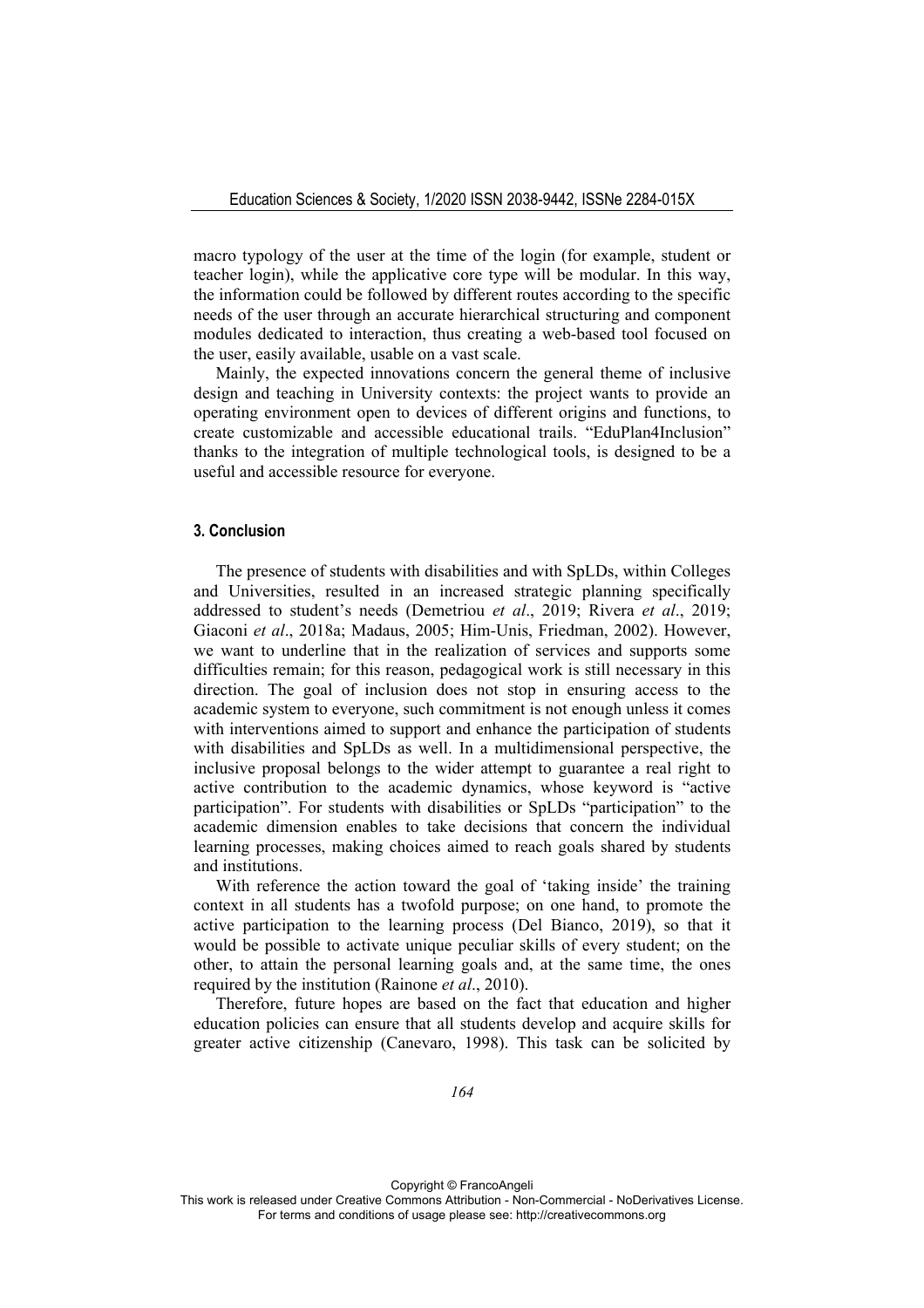University teachers, among other figures, who in close relationship with students. Professors can, in fact, contribute to the achievement of widespread awareness of participatory and inclusive themes. Furthermore, the awareness of the figure of the teacher reaches management tasks complex role, which goes beyond researching, knowledge sharing and implementing organisational or management tasks to achieve the idea of innovative didactics, where the improvement of the teachers' pedagogical/didactic skills becomes an important factor in the development of the education of each student (Giovannini, 2010). As sustained by Felisatti and Serbati (2014):

Knowing how to teach demands to the teacher much communicative ability and interaction with the students, also requires competences in the overall design of the teaching and training actions, strategic coordination and a constant tuning of contributions and functions, transformative leadership and choices to enable individual and group empowerment (Felisatti, Serbati, 2014, p. 145).

Furthermore, and increasingly, the training and didactic proposal of University Professors must answer the needs of diversification of the students, using advanced methodologies and technologies with organisational and didactic interactive structures, elaborating multiple and personalised strategies of intervention (Giaconi *et al*., 2018a; Ianes, 2005). For these reasons, in the future, the aim of being able to match the complexity inherent to the training dynamics, careful preparation and constant updates that are aimed at inclusive topics are necessary for all Professors in University contexts. In this direction, we underline the potential of a teacher education through the structuring of independent academic units, such as, *Centres for teaching and learning excellence and Faculty development*, or in short, *Teaching and Learning Centres*, which have the specific purpose of improving teaching through the preparation and support of the Professors' professionalism. These centres should represent places of training, reflection and research, where identifying the most suitable ways to cover the functions of a teaching that is more in line with the needs of effective teaching could be experimented. In this reality, one additional resource can be represented by digital tools. E-learning centres with online platforms set to support the design of University Professors in creating inclusive courses and educational contents, with particular attention to the construction of accessible formats for students with disabilities and with SpLDs. Consequently, the centres become multimedia and non-multimedia organisations that shape a new teaching professionalism.

These achievements should not be limited to Professors, but would also represent a significant support for the students' strategic learning methods focused on the use of technologies. On-purpose E-learning centres could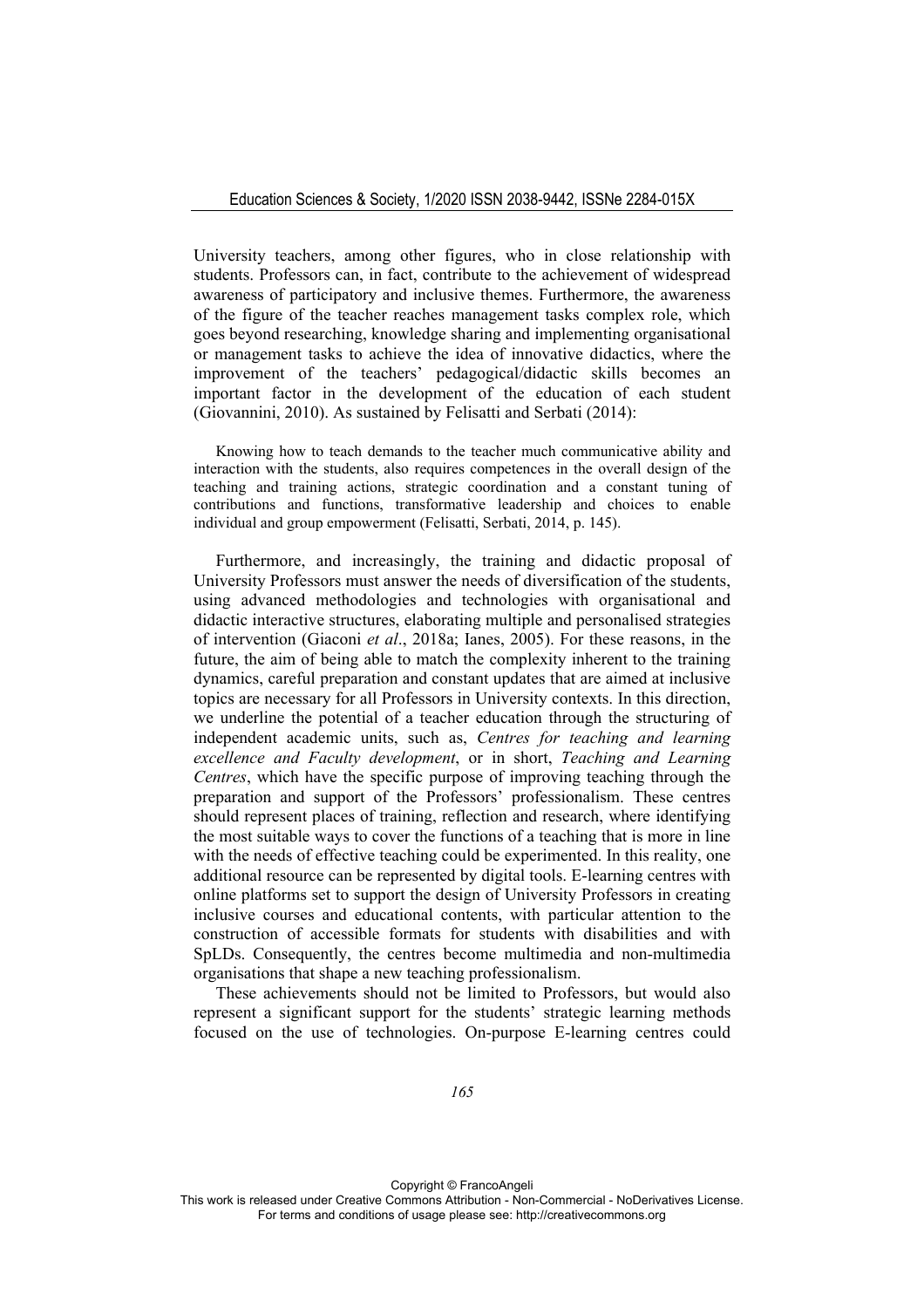favour the accessibility and usability of teaching material with reference to the students' educational needs, also with the possibility of accessing personalized learning itineraries. In this direction, the answer to everyone's needs would be feasible with greater flexibility, thanks to diversified training courses capable of achieving objectives that reduce the negative connotation linked to the concept of difference.

Finally, talking about inclusion in higher education contexts means being able to propose a multidimensional and ecological approach, which would activate complementary and integrated actions from all involved "actors" involved in the processes of the higher education's dynamics.

#### **References**

- Bedrossian L. (2018). Understand and promote use of Universal Design for Learning in higher education. *Disability Compliance for Higher Education*, 23(10): 1-16.
- Bellacicco R. (2018). *Verso una università inclusiva. La voce degli studenti con disabilità*. Milano: FrancoAngeli.
- Besio S. (2005). *Tecnologie assistive per la disabilità*. Lecce: Pensa MultiMedia.
- Biggs J. (2003). *Teaching for quality learning at university: What the student does*, SRHE and Open University Press, Buckingham.
- Bracken S., Novak K. (2019). Transforming Higher Education Through Universal Design for Learning: An International Perspective. New York: Routledge.
- Burgstahler S. (2015). *Universal Design in Higher Education: From Principles to Practice.* (2nd edition), Harvard University Press.
- Canevaro A. (2014). Le università e i disabili come originalità, ovvero ripensare la realtà inclusiva... Ricordando Edoardo Arslan. In Pavone M., a cura di, *Inclusione di studenti con disabilità e DSA nell'Università: una sfida possibile*, pp. 323-327.
- Canevaro A., a cura di (1998). *La formazione dell'educatore professionale: percorsi teorici e pratici per l'operatore pedagogico*. La Nuova Italia, Roma.
- d'Alonzo L. (2009). Il protagonismo del figlio disabile adulto: lavoro, università. In: Pavone M., a cura di, *Famiglia e progetto di vita. Crescere un figlio disabile dalla nascita alla vita adulta*. Trento: Erickson.
- de Anna L. (2016). *Le esperienze di integrazione e inclusione nelle università tra passato e presente*. Milano: FrancoAngeli.
- De Anna L., Covelli A. (2018). La Didattica inclusiva nell'Università: innovazione e successo formativo degli studenti con Special Educational Needs. *Form@re - Open Journal per la formazione in rete*, 18(1): 333-345.
- Del Bianco N. (2019). *Autodeterminazione nelle persone con disabilità, Studi, ricerche e questioni di pedagogia speciale*. Milano: FrancoAngeli.
- Del Bianco N., and D'Angelo I., a cura di (2019). *Inclusion in the University: studies and practices*. Milano: FrancoAngeli.

Copyright © FrancoAngeli

This work is released under Creative Commons Attribution - Non-Commercial - NoDerivatives License. For terms and conditions of usage please see: http://creativecommons.org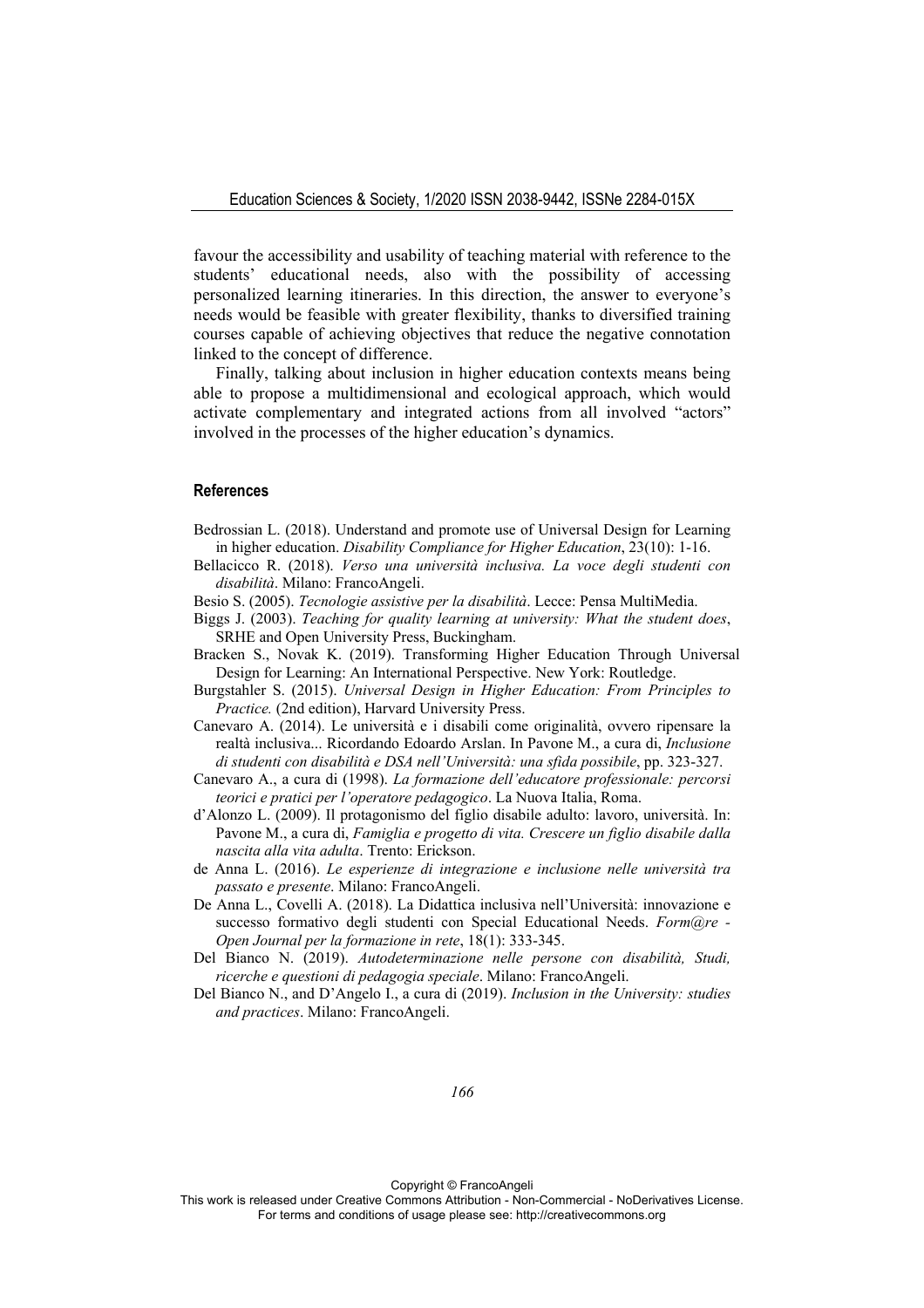- Demetriou C., Miller G., Mason L. G., Salvesen C. (2019). A Model Program for the Success of College Students with Attention and Learning Disorders. *Education Sciences & Society*, 10(1): 103-119.
- Felisatti E., Serbati A. (2014). Professionalità docente e innovazione didattica. Una proposta dell'Università di Padova per lo sviluppo professionale dei docenti universitari. *Formazione & Insegnamento*, 12(1): 137-153.
- Giaconi C. (2015). *Qualità della vita e adulti con disabilità*. Milano: FrancoAngeli.
- Giaconi C., Del Bianco N. (2018). Didattica universitaria e dispositivi tecnologici inclusivi: il progetto Inclusione 3.0. In: Giaconi C., and Del Bianco N., a cura di, *In Azione: prove di Inclusione*. Milano: FrancoAngeli.
- Giaconi C., Capellini S. A., Del Bianco N., Taddei A., D'Angelo I. (2018a). Study Empowerment for inclusion. *Education Sciences & Society*, 2: 166-183.
- Giaconi C., Taddei A., Del Bianco N., Capellini A. S., (2018b). Inclusive University didactics and technological devices: a case study. *Education Sciences & Society*, 9(1): 191-217.
- Giaconi C., Taddei A., Del Bianco N., Caldarelli A., D'Angelo I. (2020). Dalla 'voce degli studenti' alla co-progettazione di percorsi inclusivi: uno studio di caso. *Collana SIRD*, *Studi e Ricerche sui processi di apprendimento e valutazione*, Lecce: Pensa Multimedia.
- Giovannini M. L. (2011). La formazione all'insegnamento dei professori universitari. In: L. Galliani, a cura di, *Il docente universitario. Una professione tra ricerca, didattica e governance degli Atenei.* Lecce: Pensa MultiMedia.
- Goodyear P. (2005). Educational design and networked learning: Patterns, pattern languages and design practice. *Australasian Journal of Educational Technology*, 21(1): 82-101.
- Grainne C. (2012). *Designing for learning in an open world*. Berlin: Springer Science & Business Media.
- Ianes D. (2005). *Didattica speciale per l'integrazione. Un insegnamento sensibile alle differenze*. Trento: Centro Studi Erickson.
- Kopcha T. J., Rieber L. P., Walker B. B. (2016). Understanding university faculty perceptions about innovation in teaching and technology. *British Journal of Educational Technology*, 147(5): 945-957.
- Laurillard D. (2002). *Rethinking university teaching: A conversational framework for the effective use of learning technologies*. London: Routledge Falmer.
- Madaus J. (2005). Navigating the college transition maze: A guide for students with learning disabilities. *Teaching Exceptional Children*, 37(3): 32-37.
- Meyer A., O'Neil L. (2000). Beyond access: Universal design for learning. *The Exceptional Parent*, 30(3): 59-61.
- Moriarty M. A. (2007). Inclusive Pedagogy: Teaching Methodologies to Reach Diverse Learners in Science Instruction, *Equity & Excellence in Education*, 40: 252-265.
- Mura A. (2011). *Pedagogia speciale oltre la scuola. Dimensioni emergenti nel processo di integrazione*. Milano: FrancoAngeli.

Copyright © FrancoAngeli

This work is released under Creative Commons Attribution - Non-Commercial - NoDerivatives License. For terms and conditions of usage please see: http://creativecommons.org